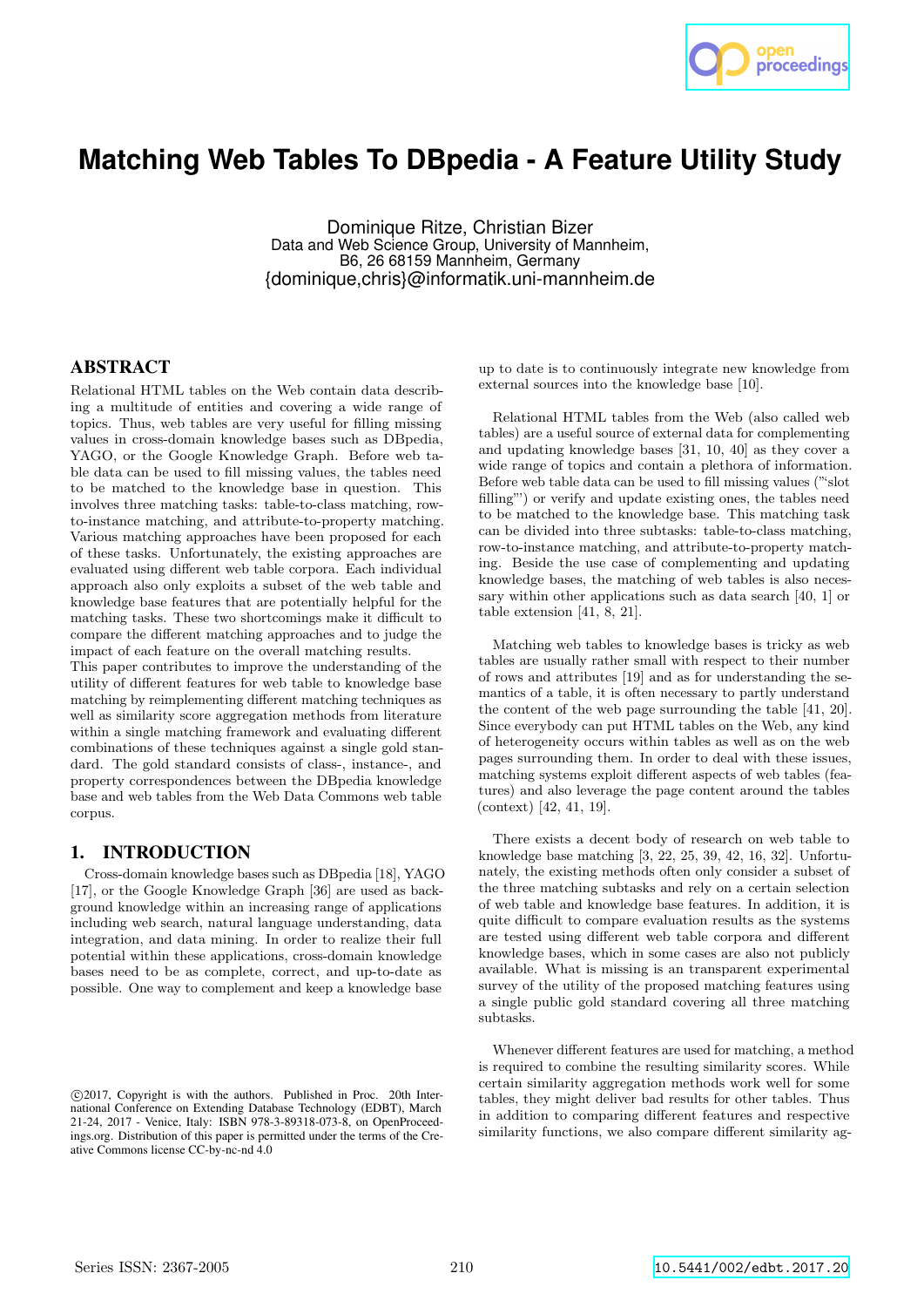gregation methods. We focus the comparison on matrix prediction methods [33, 5] which are a specific type of similarity aggregation methods that predict the reliability of different features for each individual table and adapt the weights of the different features accordingly.

The contributions of this paper are twofold:

- We provide an overview and categorization of the web table and knowledge base features (together with respective similarity and similarity aggregation methods) that are used in state-of-the-art web table matching systems.
- We analyze the utility of the different matching features using a single, public gold standard that covers all three subtasks of the overall matching task. The gold standard consists of class-, instance-, and property correspondences between the DBpedia knowledge base [18] and web tables from the Web Data Commons table corpus [19].

The paper is organized as follows: Section 2 gives an overview of the overall matching process. Section 3 describes and categorizes the web table and knowledge base features. Section 4 discusses how the features can be used within the three matching tasks and describes the matchers that are employed to exploit the features within the experiments. The aggregation of similarity scores using matrix predictors is discussed in Section 5. Section 6 describes the gold standard that is used for the experiments. Section 7 compares the results of the different matrix prediction methods. Section 8 presents the matching results, compares them with existing results from the literature, and analyzes the utility of each feature for the matching tasks. Conclusions are drawn in Section 9.

## 2. OVERALL MATCHING PROCESS

We use the model and terminology introduced by Gal and Sagi in [15] to describe the overall process of matching a set of web tables and a knowledge base. Figure 1 shows an exemplary matching process. As input, two sources are required while as output, the process generates correspondences between manifestations of the sources. We consider everything within the sources a manifestation, e.g. manifestations are rows and columns of a table as well as instances, properties, and classes within a knowledge base. The internal components of a process are called first line matchers (1LM) and second line matchers (2LM).

A first line matcher (1LM) takes one feature of the manifestations as input and applies a similarity measure. As an example, a first line matcher gets the labels of the different attributes (columns) of a web table and the labels of the properties of a specific class within the knowledge base as feature, tokenizes both labels, removes stop words, and compares the resulting sets using the Jaccard similarity. The resulting similarity scores are stored as elements in a similarity matrix. In most cases, only considering a single feature is not sufficient for matching two sources. Thus, an ensemble of first line matchers is applied, ideally covering a wide variety of features exploiting different aspects of the web tables and the knowledge base.

Second line matchers (2LM) transform one or more similarity matrices into a resulting similarity matrix. Gal [14] distinguishes decisive and non-decisive second line matchers. Non-decisive matchers do not take any decision about the resulting correspondences, e.g. they only aggregate matrices. Typical aggregation strategies of non-decisive second line matchers are to take the maximal elements that can be found among the matrices or to weight each matrix and calculate a weighted sum. In the example depicted in Figure 1, the aggregation is performed by summing up the elements of both matrices. Non-decisive second line matchers are also referred to as combination methods [9] or matcher composition [11].

In contrast to non-decisive matchers, decisive second line matchers create correspondences between manifestations. For instance, a second-line matcher that applies a threshold is decisive because it excludes all pairs of manifestations having a similarity score below this threshold. It is often desirable that a single manifestation within a web table is only matched to a single manifestation in the knowledge base. To ensure this, so called 1 : 1 decisive second line matchers are used. In our example, the 1 : 1 matcher decides for the highest element within each matrix row and sets them to 1, all other elements are set to 0.

#### 3. FEATURES

Features are different aspects of web tables and the knowledge base that serve as input for first line matchers. We perceive web tables as simple entity-attribute tables, meaning that each table describes a set of entities (rows in web tables) having a set of attributes (columns). For each entityattribute pair, we can find the according value in a cell. We require every table to have an attribute that contains natural



Figure 1: The matching process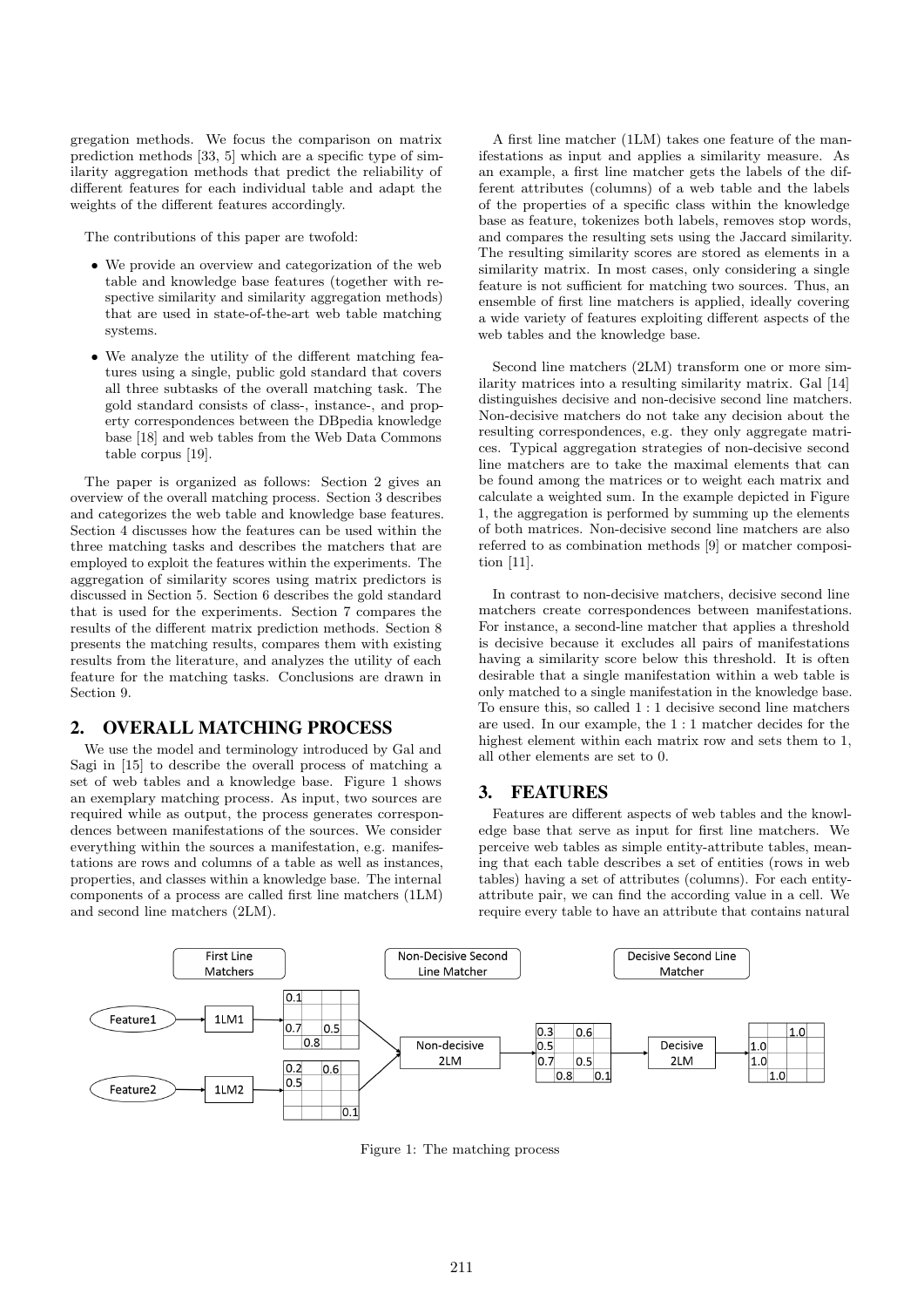language labels of the entities (called entity label attribute), e.g. the entity label of the city Mannheim is "Mannheim". All other attributes are either of data type string, numeric or date. We currently do not consider any other data types like geographical coordinates as for instance taken into account by Cruz et al. [6] or tables with compound entity label attributes [20]. Further, each attribute is assumed to have a header (attribute label) which is some surface form of the attribute's semantic intention. In order to distinguish between web tables and the knowledge base, we use the terms entity and attribute when talking about web tables and instance and property when talking about the knowledge base.

We use the categorization schema shown in Figure 2 for categorizing web tables features. In general, a feature can either be found in the table itself (Table  $T$ ) or outside the table (Context  $C$ ). As context features, we consider everything that is not directly contained in the table, e.g. the words surrounding the table. Context features can either be page attributes  $(CPA)$  like the page title or free text  $(CFT)$ . We further divide table features into single features  $(TS)$ , e.g. a label of an entity, and multiple features  $(TM)$ , e.g. the set of all attribute labels occurring in a table. Single features refer to a value in a single cell while multiple features combine values coming from more than one cell.



Figure 2: Web table feature categories

Table 1 gives an overview of all features that we consider and classifies them by category. As single table features we use the entity label, the attribute label, as well as the values that can be found in the cells. Multiple features are the entities as a whole, the set of attribute labels, and the table as text. We represent multiple features as bag-of-words. For example, the set of attribute labels can be characteristic for a table, e.g. the attribute labels "population" and "currency" give an important hint that the table describes different countries.

As context features, we use the page attributes title and URL and as free text feature the words surrounding the table. Often, the URL as well as the title of the web page contains information about the content of the table, e.g. the URL http://airportcodes.me/us-airport-codes indicates that a table found on this page might describe a set of airports. Context features are often not directly related to a specific table which makes it tricky to exploit them for matching. Nevertheless Yakout et al. [41] as well as Lehmberg [20] found context features to be crucial for high quality matching. Braunschweig et al. [1] take the surrounding words to extract attribute-specific context in order to find alternative names for attribute labels. The CONTEXT operator of the Octopus system [3] uses context features to find hidden attributes which are not explicitly described in the table.

Most state-of-the-art matching systems only exploit single table features [26, 43, 38, 40, 25, 22, 24, 39, 23, 16]. Multiple table features are considered by Wang et al. [40] (set of attribute labels), by the TableMiner system [42] (set of attribute labels and entities), and by the InfoGather system [41] (set of attribute labels, entities, and tables). Only the systems InfoGather and TableMiner leverage context features.

Table 2 shows the features of the knowledge base (DBpedia) that we exploit within the experiments. Analog to the table features, DBpedia features can either refer to a single triple, e.g. a triple representing the information about an instance label, or to a set of triples like the set of all abstracts of instances belonging to a certain class.

In addition to the web table and knowledge base features, external resource can be exploited for matching, e.g. general lexical databases like WordNet [12]. For matching web tables, systems use external resources which have been created based on co-occurrences [39], that leverage a web text corpus and natural language patterns to find relations between entities [35], or that exploit the anchor text of hyperlinks in order to find alternative surface forms of entity names [2].

#### 4. MATCHING TASKS

The overall task of matching web tables against a knowledge base can be decomposed into the subtasks table-toclass matching, row-to-instance matching, and attribute-toproperty matching. In this section, we provide an overview of the existing work on each subtask. Afterward, we describe the matching techniques that we have selected from the literature for our experiments. We employ the T2KMatch matching framework  $[32]$ <sup>1</sup> for the experiments and implement the selected techniques as first line matchers within

<sup>1</sup>http://dws.informatik.uni-mannheim.de/en/research/ T2K

Table 1: Web table features

| Feature                 | Description                                                     | Category   |
|-------------------------|-----------------------------------------------------------------|------------|
| Entity label            | The label of an entity                                          | TS         |
| Attribute label         | The header of an attribute                                      | TS         |
| Value                   | The value that can be found in a cell                           | TS         |
| Entity                  | The entity in one row represented as a bag-of-words             | TM         |
| Set of attribute labels | The set of all attribute labels in the table                    | TM         |
| Table                   | The text of the table content without considering any structure | <b>TM</b>  |
| URL                     | The URL of the web page from which the table has been extracted | <b>CPA</b> |
| Page title              | The title of the web page                                       | <b>CPA</b> |
| Surrounding words       | The 200 words before and after the table                        | <b>CFT</b> |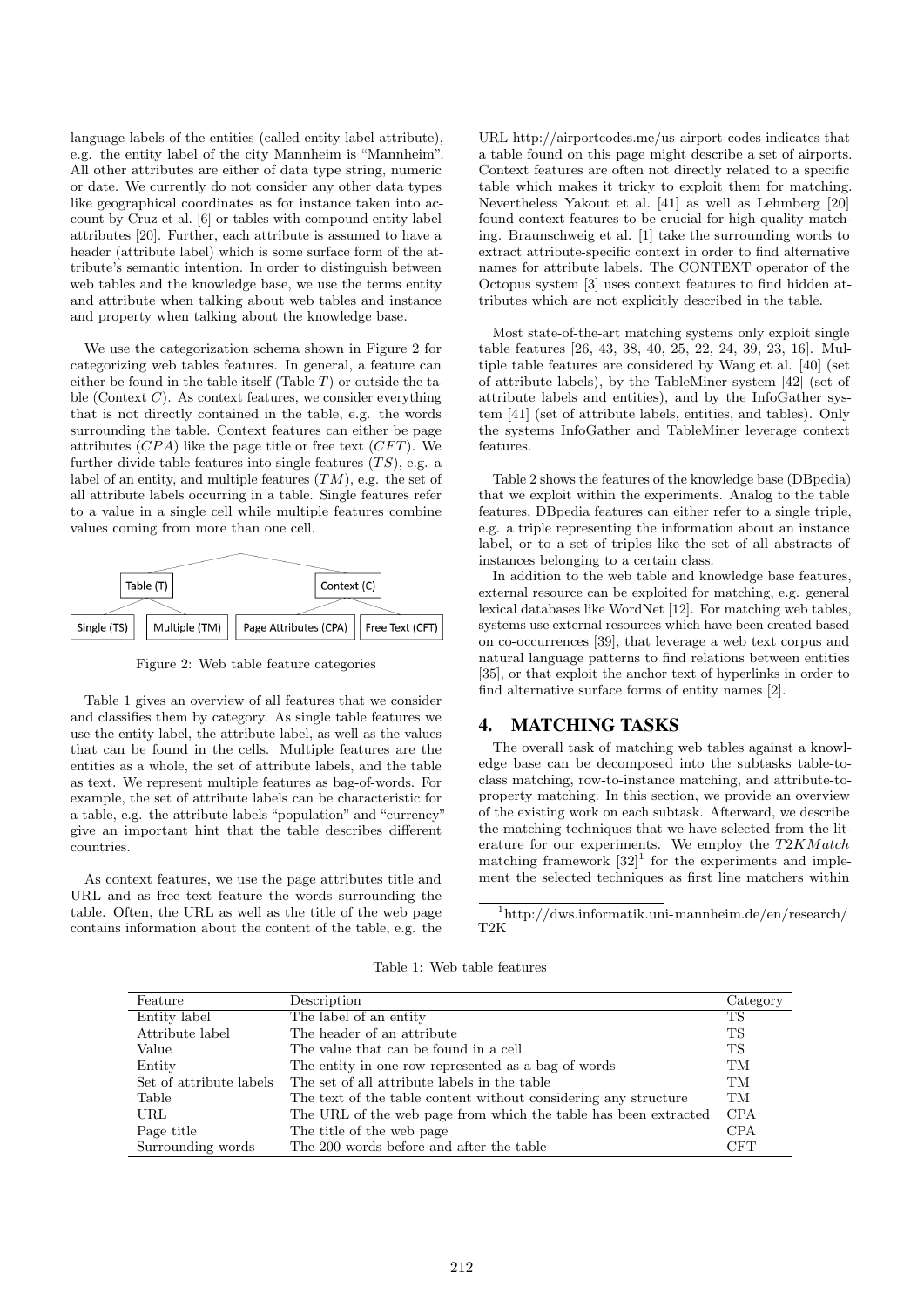Table 2: DBpedia features

| Feature                | Description                                                                       |
|------------------------|-----------------------------------------------------------------------------------|
| Instance label         | The name of the instance mentioned in the rdfs: label                             |
| Property label         | The name of the property mentioned in the rdfs: label                             |
| Class label            | The name of the class mentioned in the rdfs: label                                |
| Value                  | The literal or object that can be found in the object position of triples         |
| Instance count.        | The number of times an instance is linked in the wikipedia corpus                 |
| Instance abstract      | The DB pedia abstract describing an instance                                      |
| Instance classes       | The DB pedia classes (including the superclasses) to which an instance belongs to |
| Set of class instances | The set of instances belonging to a class                                         |
| Set of class abstracts | The set of all abstracts of instances belonging to a class                        |

the framework. The framework covers all three matching subtasks. Similar to PARIS [37],  $T2KMatch$  iterates between instance- and schema matching until the similarity scores stabilize. Correspondences between tables and classes are chosen based on the initial results of the instance matching. Due to this decision, only instances of this class as well as properties defined for this class are taken into account. Thus, the class decision can have a strong influence on the other matching tasks [32].

#### 4.1 Row-To-Instance Matching

The goal of row-to-instance matching is to find correspondences between instances in the knowledge base and entities described by individual rows of a web table. The row-to-instance matching task is tackled frequently by various systems in literature. Some systems purely rely on the label of the entity [26, 43] or on the label enriched with alternatives surface forms [22]. In addition, other systems also take the cell values into account [42, 38, 40, 25]. Most of them have in common that they query APIs to find potential instances, e.g. the Probase, Freebase or Wikiontology API. As a result, a ranked list of possible instances per entity is returned. The ranking function is not always known in detail but often relies on the popularity of an instance. Besides the internal API ranking, other rankings like the page rank of the according Wikipedia page of an instances can be added [26, 38]. As another source of information, Zhang [42] introduced context features (page title, surrounding words).

Within our experiments, we evaluate the utility of all single table features as well as the entity feature for the row-toinstance matching task. For this, we have implemented the following first line matchers within the  $T2KMatch$  framework:

Entity Label Matcher: Before the entity label can be matched, we need to identify the attribute of the web tables that contains the entity label (entity label attribute). For determining the entity label attribute, we use a heuristic which exploits the uniqueness of the attribute values and falls back to the order of the attributes for breaking ties [32]. For matching the entity label, we apply the entity label matcher that is included in  $T2K$ . The matcher compares the entity label with the instance label using a generalized Jaccard with Levenshtein as inner measure. Only the top 20 instances with respect to the similarities are considered further for each entity.

Value-based Entity Matcher: T2KM atch implements

a value matcher which applies data type specific similarity measures. For strings, a generalized Jaccard with Levenshtein as inner measure, for numeric the deviation similarity introduced by Rinser et al. [30], and for dates a weighted date similarity is used which emphasizes the year over the month and day. The value similarities are weighted with the available attribute similarities and are aggregated per entity. If we already know that an attribute corresponds to a property, the similarities of the according values get a higher weight.

Surface Form Matcher: Web tables often use synonymous names ("'surface forms"') to refer to a single instance in the knowledge base, which is difficult to spot for pure string similarity measures. In order to be able to understand alternative names, we use a surface form catalog that has been created from anchor-texts of intra-Wikipedia links, Wikipedia article titles, and disambiguation pages [2]. Within the catalog, a TF-IDF score [34] is assigned to each surface form. We build a set of terms for each label resp. string value consisting of the label/value itself together with according surface forms. We add the three surface forms with the highest scores if the difference of the scores between the two best surface forms is smaller than 80%, otherwise we only add the surface form with the highest score. For each entity label resp. value, we build a set of terms containing the label or value as well as the alternative names. Each term in the set is compared using the entity label resp. value-based entity matcher and the maximal similarity per set is taken.

Popularity-based Matcher: The popularity-based matcher takes into account how popular an instance in the knowledge base is. For example, an instance with the label "Paris" can either refer to the capital of France or to the city in Texas. Both instances are equal regarding the label but most of the times, the city in France will be meant. To compute the popularity of an instance, we count the number of links in Wikipedia that point at the Wikipedia page which corresponds to the instance [7]. Similar methods based on the Wikipedias instance's page rank are applied by Mulwad et al. [26] and Syed at al. [38].

Abstract Matcher: Comparing the entity label and the values can be insufficient if the labels differ too much or if not all information about an instance is covered in the values, e.g. the capital of a country is not contained in the knowledge base as a value but stated in the abstract of the instance. This is especially relevant when thinking about the use case of filling missing values in the knowledge base. Therefore,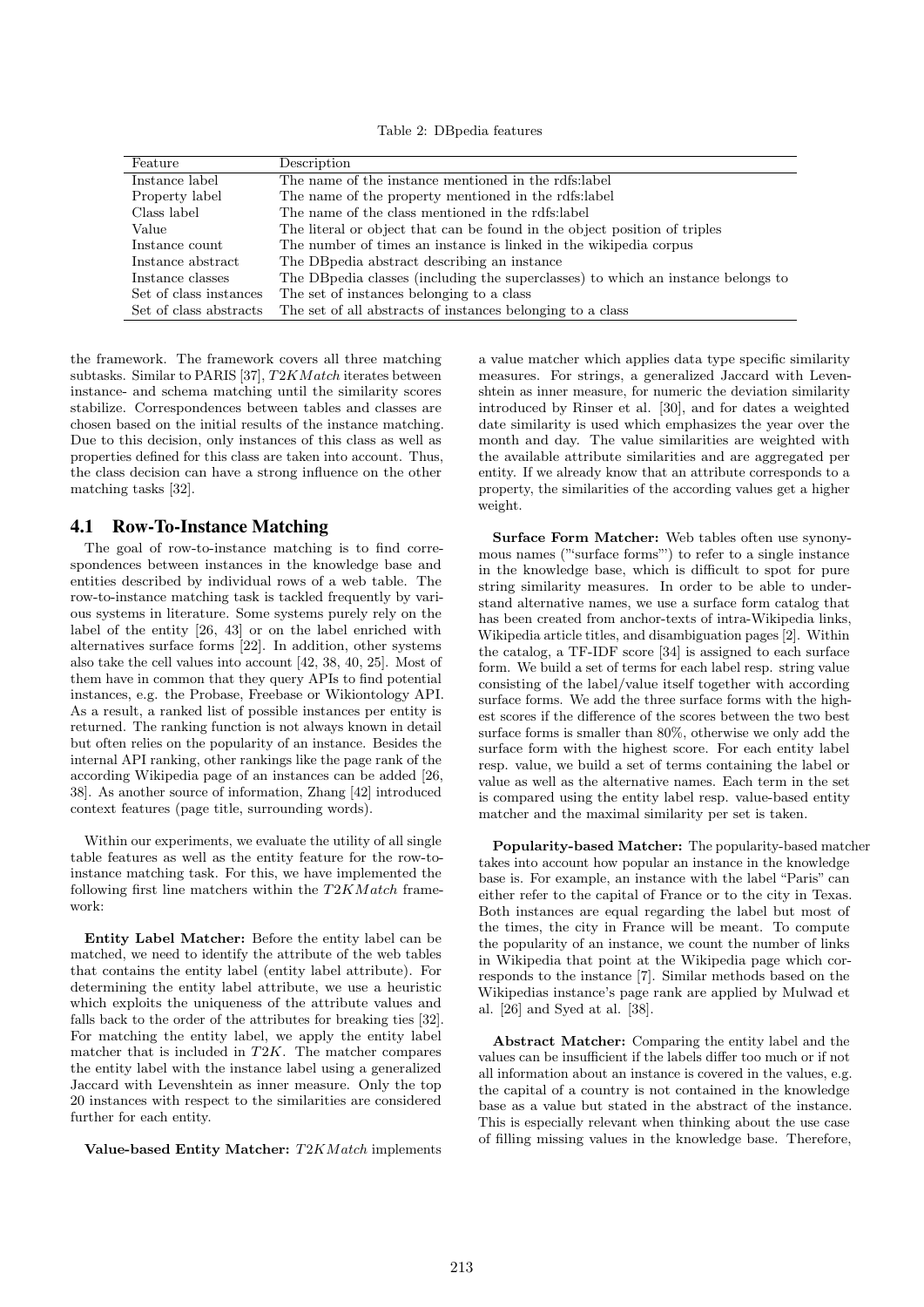the abstract matcher compares the entity as a whole with the abstracts of the instances, both represented as bag-of-words. For each entity represented as bag-of-words, we create a TF-IDF vector and compare it to the TF-IDF vectors constructed from the abstracts where at least one term overlaps. As similarity measure we use a combination of the denormalized cosine similarity (dot product) and Jaccard to prefer vectors that contain several different terms in contrast to vectors that cover only one term but this several times:

 $A \bullet B + 1 - \left(\frac{1}{\|A \cap B\|}\right)$  where A and B are TF-IDF vectors.

## 4.2 Attribute-To-Property Matching

The attribute-to-property matching task has the goal to assign properties from the knowledge base (both data type and object properties) to the attributes found in web tables. Existing attribute-to-property matching methods often focus on the matching only object properties to attributes[26, 25, 24], also named "relation discovery". As cross-domain knowledge bases usually contain data type and object properties, the goal in this paper is to detect correspondences for both types of properties. Beside exploiting attribute and property values, other methods also take the attribute label into account and compare it to the label of the property [22]. Similar to the instance matching task, the label comparison can be enhanced by including alternative attribute labels, e.g. computed based on co-occurrences [41]. The system introduced by Braunschweig et al. [1] discovers synonymous labels by using the context as well as the lexical database WordNet. Neumaier et al. [27] present a matching approach that explicitly focuses on numeric data which is published via open data portals.

Within our experiments, we evaluate solely single features for attribute-to-property matching and have implemented the following matchers for this:

Attribute Label Matcher: The attribute label can give hints which information is described by the attribute. For example, the label "capital" in a table about countries directly tells us that a property named "capital" is a better candidate than the property "largestCity" although the similarities of the values are very close. We use a generalized Jaccard with Levenshtein as inner measure to compare the attribute and property label.

WordNet Matcher: To solve alternative names for attribute labels, we consult the lexical database WordNet which has also been used by Braunschweig et al. [1]. WordNet is frequently applied in various research areas, e.g. in the field of ontology matching. Besides synonyms, we take hypernyms and hyponyms (also inherited, maximal five, only coming from the first synset) into account. As an example, for the attribute label "country" the terms "state", "nation", "land" and "commonwealth" can be found in WordNet. We again apply a set-based comparison which returns the maximal similarity scores.

Dictionary Matcher: While WordNet is a general source of information, we additionally create a dictionary for attribute labels based on the results of matching the Web Data Commons Web Tables Corpus to DBpedia with T2KM atch. As a result, from 33 million tables around 1 million tables have at least one instance correspondence to DBpedia [31]. We group the property correspondences and extract the according labels of the attributes that have been matched to a property. Thus, we are able to generate a dictionary containing the property label together with the attribute labels that, based on the matching, seem to be synonymous. At this point, the dictionary includes a lot of noise, e.g. the term "name" is a synonym for almost every property. A filtering based on the number of occurrences or on the number of web sites is not useful, since the rare cases are most promising. Thus, we apply a filter which excludes all attribute labels that are assigned to more than 20 different properties because they do not provide any benefit. The comparison is the same as for the other matchers including external resources. A related approach is performed by Yakout et al. [41] where synonyms of attribute labels are generated based on web tables that have been matched among each other.

Duplicate-based Attribute Matcher: The duplicatebased attribute matcher is the counterpart of the value-based entity matcher: The computed value similarities are weighted with the according instance similarities and are aggregated over the attribute. Thus, if two values are similar and the associated entity instance pair is similar, it has a positive influence on the similarity of the attribute property pair, see [32] for more details.

#### 4.3 Table-To-Class Matching

The goal of table-to-class matching is to assign the class from the knowledge base to a web table which fits best to the content of the whole table. Assigning the class to which the majority of the instances in the table belong to is most common strategy for table-to-class matching [22, 42, 39, 23, 38, 43, 16]. On top of this approach, methods take also the specificity of a class into account [25], exploit the set of attribute labels [40] or consider the context [42].

We evaluate the utility of features from the categories "table multiple" and "context" for table-to-class matching and have implemented the following matchers for this:

Page Attribute Matcher: We process the page attributes page title and URL by applying stop word removal and simple stemming. The similarity of a page attribute to a class of the knowledge base is the number of characters of the class label normalized by the number of characters in the page attribute.

Text Matcher: Ideally, the set of abstracts belonging to instances of a class contains not only the instance labels and associated property labels but also significant clue words. We use this matcher for the features "set of attribute labels", "table" and "surrounding words". All features are represented as bag-of-words. After removing stop words, we build TF-IDF vectors indicating the characteristic terms of the table and the classes. We apply the same similarity measure which is used by the abstract matcher.

Majority-based Matcher: Based on the initial similarities of entities to instances computed by the entity label matcher, we take the classes of the instances and count how often they occur. If an instance belongs to more than one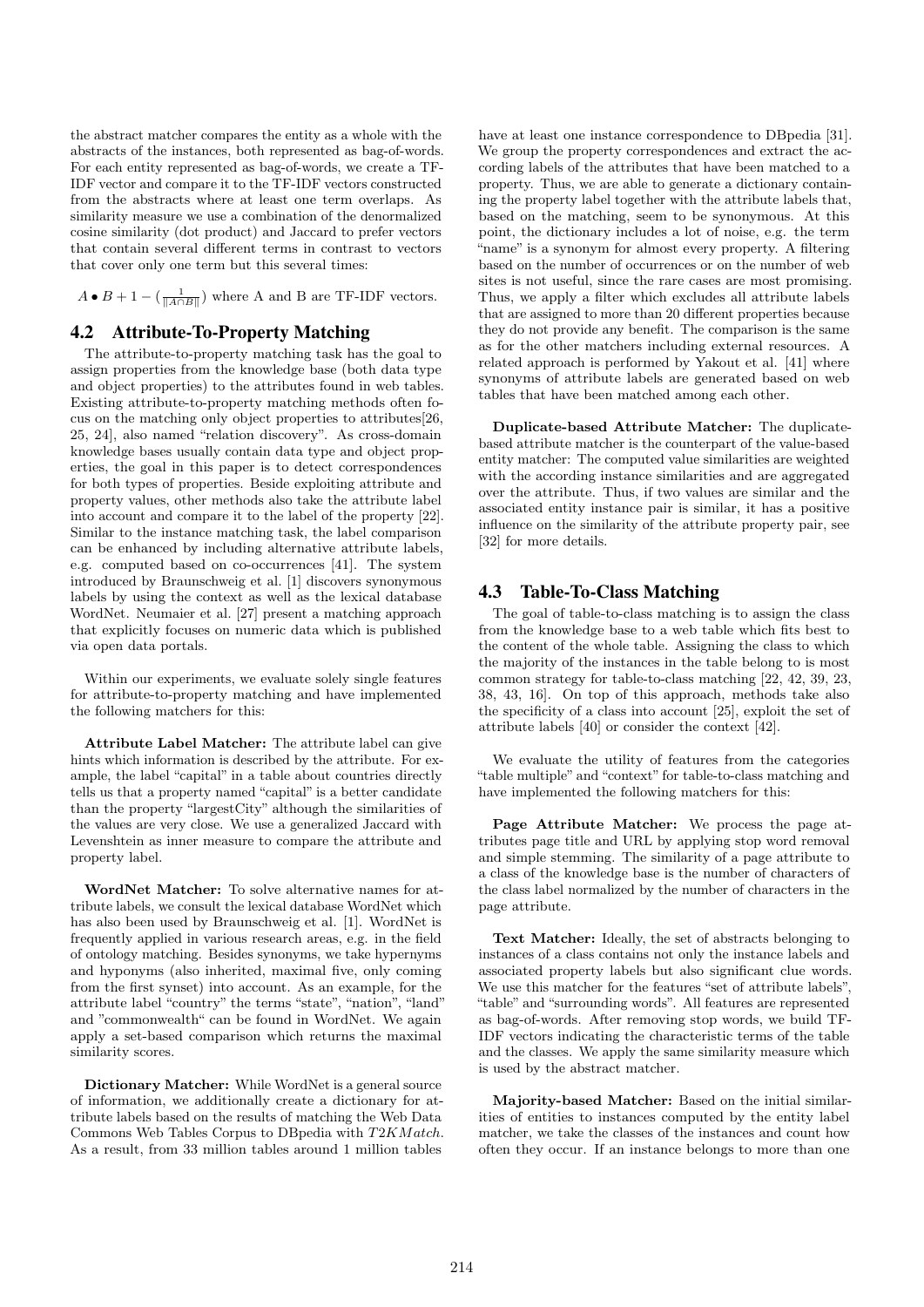class, the instance counts for all of them. Such a matching approach has for example been applied by Limaye et al. [22] to assign classes to attributes covering named entities.

Frequency-based Matcher: Ideally, we want to find correspondences to specific classes over general classes which is not captured by the majority-based class matcher. Similar to Mulwad et al. [25], we define the specificity of a class as following:

$$
spec(c) = 1 - \frac{\|c\|}{\max_{d \in C} \|d\|}
$$

where  $c$  represents a particular class and  $C$  the set of all classes in DBpedia.

Agreement Matcher: The agreement matcher is a second line matcher which exploits the amount of class matchers operating on features covering different aspects. Although the matchers might not agree on the best class to choose, a class which is found by all the matchers is usually a good candidate. We propose the agreement matcher which takes the results of all other class matchers and counts how often they agree per class. In this case, all classes are counted having a similarity score greater than zero.

The results of our matching experiments are presented in Section 8.

## 5. SIMILARITY SCORE AGGREGATION

Each of the previously described matchers generates a similarity matrix as result. Depending on the task, these matrices contain the similarities between the entities and instances, attributes and properties or the table and classes. In order to generate the correspondence, all matrices dealing with the same task need to be combined which is the task of a non-decisive second line matcher. Most approaches in the field of web table matching use a weighted aggregation to combine similarity matrices. While some of them empirically determine the weights, e.g. TableMiner [42], others employ machine learning to find appropriate weights [41, 22]. All existing approaches for web table matching have in common that they use the same weights for all tables. Due to the diversity of tables, one single set of weights might not be the best solution. To overcome this issue, we use a quality-driven combination strategy which adapts itself for each individual table. Such strategies have been shown as promising in the field of ontology matching [5]. The approach tries to measure the reliability of matchers by applying so called matrix predictors [33] on the generated similarity matrices. The predicted reliability is then used as weight for each matrix. Since the prediction is individually performed on each matrix, the reliability of a matcher can differ for each table and in turn we are able to use weights which are tailored to a table.

We evaluate three different matrix predictors: the average predictor  $(P_{avg})$ , standard deviation predictor  $(P_{stdev})$  [33] as well as a predictor  $(P_{\text{her }f})$  which bases on the Herfindahl Index [29] and estimates the diversity of a matrix.

Average: Based on the assumption that a high element in the similarity matrix leads to a correct correspondence, a matrix with many high elements is preferred over a matrix with less high elements. We compute the average of a matrix  $M$  as following:

$$
P_{avg}(M) = \frac{\sum_{i,j|e_{i,j} > 0} e_{i,j}}{\sum_{i,j|e_{i,j} > 0} 1}
$$

Standard Deviation: In addition to the average, the standard deviation indicates whether the elements in the matrix are all close to the average. Formally:

$$
P_{stdev}(M) = \sqrt{\frac{\sum_{i,j \mid e_{i,j} > 0} (e_{i,j} - \mu)^2}{N}}
$$

 $\mu$  is the average and N is the number of non-zero elements.

Normalized Herfindahl Index: The Herfindahl Index (HHI) [29] is an economic concept which measures the size of firms in relation to the industry and serves as an indicator of the amount of competition among them. A high Herfindahl Index indicates that one firm has a monopoly while a low Herfindahl Index indicates a lot of competition. We use this concept to determine the diversity of each matrix row and in turn of the matrix itself. Our matrix predictor based on the Herfindahl Index is similar to the recently proposed predictor Match Competitor Deviation [13] which compares the elements of each matrix row with its average.

$$
\begin{bmatrix} 1.0 & 0.0 & 0.0 & 0.0 \end{bmatrix}
$$

Figure 3: Matrix row with the highest HHI (1.0)

$$
\begin{bmatrix} 0.1 & 0.1 & 0.1 & 0.1 \end{bmatrix}
$$

Figure 4: Matrix row with the lowest HHI (0.25)

Figure 3 and Figure 4 show the highest and lowest possible case for a four-dimensional matrix row. At best, we find exactly one element larger than zero while all other elements are zero. Having this ideal case, we can perfectly see which pair fits. In contrast, a matrix row which has exactly the same element for each pair does not help at all to decide for correspondences. We compute the normalized Herfindahl Index for each matrix row which ranges between  $1/n$  and 1.0 where  $n$  is the dimension of the matrix row. That is the reason why the matrix row in Figure 3 has a normalized Herfindahl Index of 1.0 and the matrix row in Figure 4 of 0.25. To get an estimation per matrix, we build the sum over all Herfindahl Indices per matrix row and normalize it. Formally:

$$
P_{hert}(M) = \frac{1}{V} \sum_{i} \frac{\sum_{j} e_i, j^2}{(\sum_{j} e_i, j)^2}
$$

where  $V$  represents the number of matrix rows in the matrix.

Section 7 presents the evaluation results of the different matrix predictors and determines the predictor that is most suitable for each matching task. Further, we discuss how the weights are distributed across the different matrices generated by the matchers.

#### 6. GOLD STANDARD

We use Version 2 of the  $T2D$  entity-level gold standard<sup>2</sup> for our experiments. The gold standard consists of web tables from the Web Data Commons table corpus [19] which

<sup>2</sup>http://webdatacommons.org/webtables/ goldstandardV2.html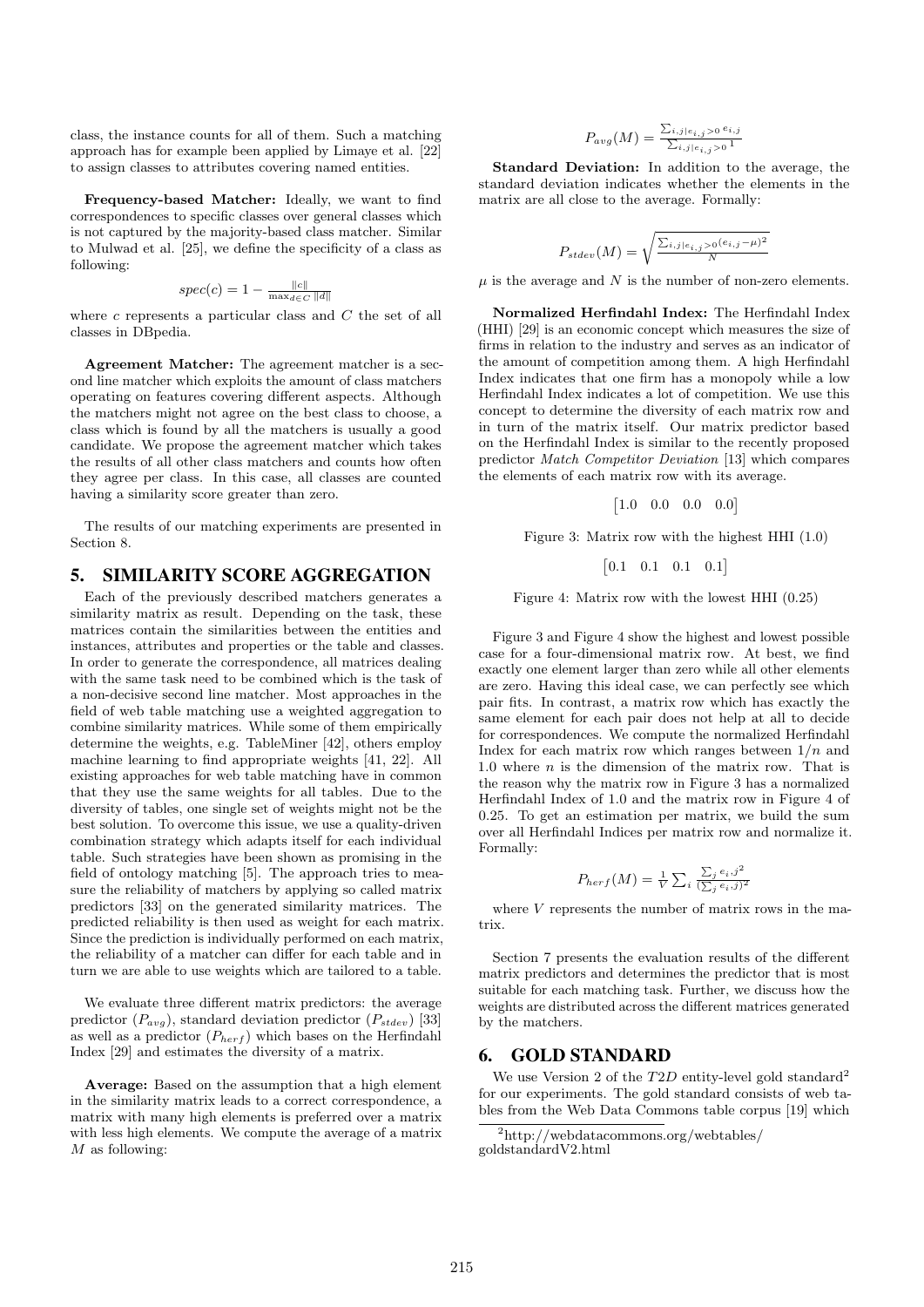has been extracted from the CommonCrawl web corpus<sup>3</sup>. During the extraction, the web tables are classified as layout, entity, relational, matrix and other tables. For the use case of filling missing values in a knowledge base, relational tables are most valuable as they contain relational data describing entities. However, as shown by Cafarella et al. [4], the vast majority of tables found in the Web are layout tables. In addition we have shown in [31] that only a very small fraction of the relational tables can actually be matched to the DBpedia knowledge base. Thus, it is important for a matching algorithm to be good at recognizing non-matching tables. For a gold standard, it is in turn important to contain non-matching tables.

Version 2 of the T2D entity-level gold standard consists of row-to-instance, attribute-to-property, table-to-class correspondences between 779 web tables and the DBpedia knowledge base. The correspondences were created manually. In order cover the challenges that a web table matching system needs to face, the gold standard contains three types of tables: non-relational tables (layout, matrix, entity, other), relational tables that do not share any instance with DBpedia and relational tables for which least one instance correspondence can be found. Out of the 779 tables in the gold standard, 237 tables share at least one instance with DBpedia. The tables cover different topics including places, works, and people. Altogether, the gold standard contains 25 119 instance and 618 property correspondences. About half the property correspondences refer to entity label attributes, while 381 correspondences refer to other attributes (object as well as data type attributes). Detailed statistics about the gold standard are found on the web page mentioned above.

A major difference between Version 2 of the T2D gold standard and the Limaye112 gold standard [22] is that the T2D gold standard includes tables that cannot be matched to the knowledge base and thus forces matching systems to decide whether a table can be matched or not.

## 7. SIMILARITY AGGREGATION RESULTS

This section describes the experiments we perform regarding the similarity score aggregation using matrix predictors. Following Sagi and Gal [33], we measure the quality of a matrix predictor using the Pearson product-moment correlation coefficient [28]. With a correlation analysis, we can ensure that the weights chosen for the aggregation are well suitable. We perform the correlation analysis for the three matching tasks with the three introduced matrix preditors  $P_{avg}$ ,  $P_{stdev}$ and  $P_{herf}$  on the evaluation measures precision  $P$  and recall R.

$$
P = \frac{TP}{TP + FP} \qquad R = \frac{TP}{TP + FN}
$$

While  $TP$  refers to the number of true positives,  $FP$  represents the number false positives and  $FN$  the number of false negatives.

If a predictor has a high correlation to precision respect recall and we use the prediction for weighting the similarity matrix, we assume that the result also has an according precision/recall.

Table 3 shows the results of the correlation analysis for the property and instance similarity matrices regarding precision, e.g.  $PP_{stdev}$ , and recall, e.g.  $RP_{stdev}$ . All predictor correlations are significant according to a two-sample paired t-test with significance level  $\alpha = 0.001$ . The analysis of the class similarity matrix predictors is not shown since the correlations are not significant. This results from the fact that only 237 tables in the gold standard can be assigned to a DBpedia class and in turn only for those tables we can compute a correlation with precision and recall. However, in practice the predictor  $P_{herf}$  shows the most promising results. The same holds for instance similarity matrices where  $P_{\text{herf}}$  has the highest correlation with precision as well as recall. In contrast, for property similarity matrices,  $P_{avg}$  correlates most. One reason is the comparably low amount of properties that can potentially be mapped to one attribute. Within a single matching task, the choice of the best performing predictor is in most cases consistent. One exception is the correlation of  $P_{\text{herf}}$  to the recall of the matrix generated by the popularity-based matcher since the most popular instances do not necessarily need to be the correct candidates. Based on the results, we use the prediction computed by  $P_{\text{herf}}$  as weights for the instance as well as for class similarity matrices and  $P_{avg}$  for the property similarity matrices in the matching experiments that we report in the next section.

Figure 5 shows the variations of weights for the similarity matrices coming from different matchers. We can see that median of the weights differ for the various matchers which in turn indicates the overall importance of the features across all tables for a certain matching task. For the instance matching task, the popularity of an instance seems to play a crucial role, followed by the label. Contrary, the values build the foundation for the property matching task. The size of the class as well as the amount of instance candidates belonging to one class, used in the frequency-based resp. majority-based matcher, forms the basis of the class matching task. Adding external resources like Wordnet only leads to slight changes of the weights.

Besides the median, the variations of the weights show that the actual utility of a feature depends on the individual matrix and in turn on the table. This supports our assumption that taking the same aggregation weights for all the tables is not always the best strategy. While the weight variations are very large for all matchers operating on attribute labels (attribute label-, wordnet- and dictionary matcher), this is the opposite for the matchers dealing with bag-of-words. A large variation implies that the reliability is predicted differently for various tables which in turn indicates that the attribute label is a suitable feature for some but not for all of the tables. This finding is reasonable since tables can either have attribute labels that perfectly fit to a property label like "capital" while others do not use any meaningful labels. For the bag-of-words matchers, the reliability is estimated quite similar but low for all the tables. Since they compare bag-of-words, they will always find a large amount of candidates.

## 8. MATCHING RESULTS

In this section, we report the results of our matching experiments and compare them to results from the literature. After applying the different matchers and aggregating their

<sup>3</sup>http://commoncrawl.org/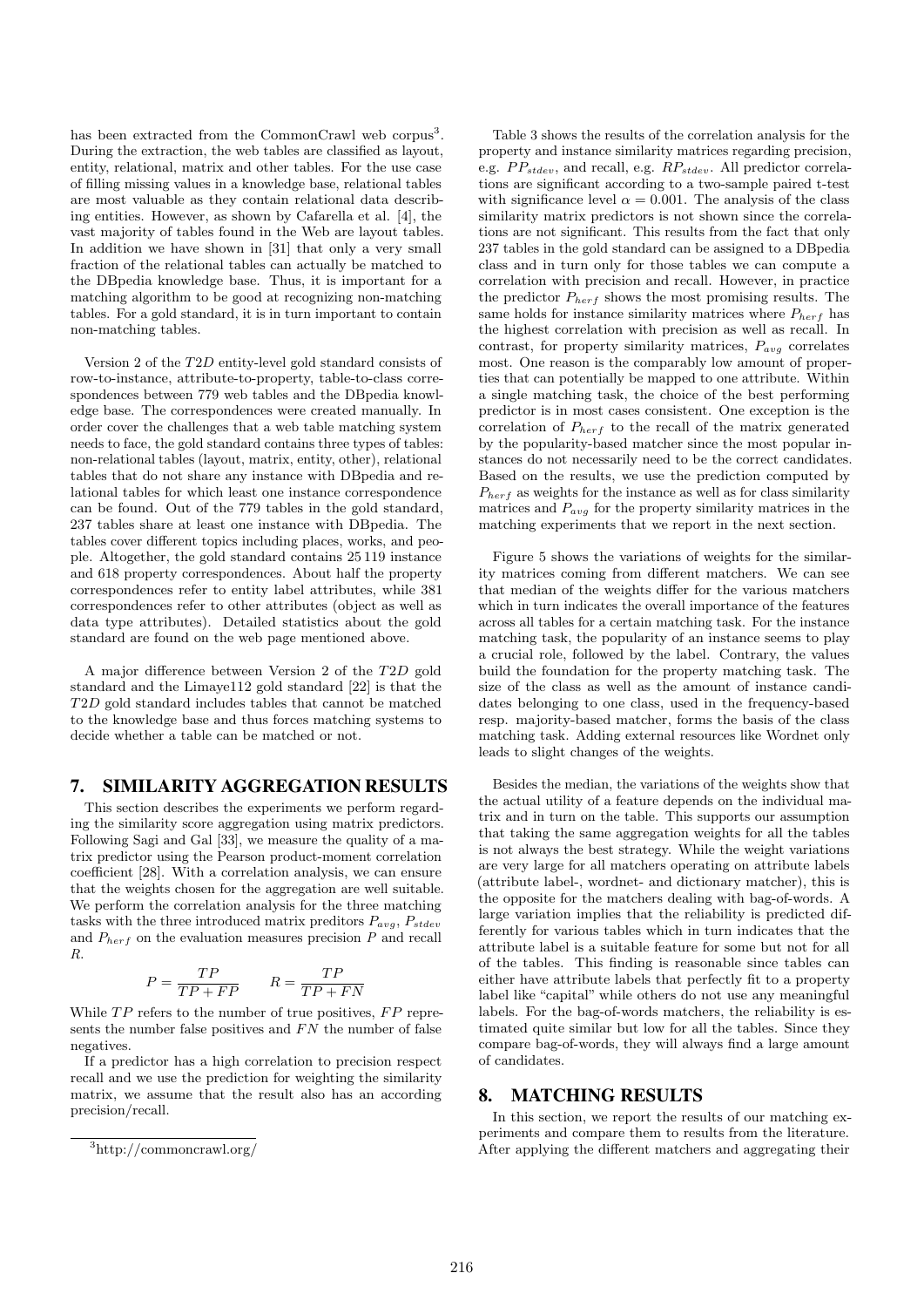

Table 3: Correlation of matrix predictors to precision and recall

Figure 5: Matrix aggregation weights

similarity scores, we use a  $1:1$  decisive second line matcher for generating correspondences. The matcher selects for each entity/attribute/table the candidate with the highest similarity score. This score needs to be above a certain threshold in order to ensure that correspondences are only generated if the matching system is certain enough. The thresholds are determined for each combination of matchers using decision trees and 10-fold-cross-validation. In addition to thresholding, we also apply the filtering rule that we only generate correspondences for a table if (1) a minimum of three entities in the table have a correspondence to an instance in the knowledge base and (2) one forth of the entities in the table is matched to instances of the class we decided for.

We evaluate the matching results according to precision, recall and F1. We compare our results to the results of existing approaches. However, it is tricky to directly compare result as the other systems were tested using different web tables and different knowledge bases and as the difficulty of the matching task is highly dependent on these inputs.

## 8.1 Row-to-Instance Matching Results

Table 4 presents the results of the row-to-instance matching task for different combinations of matchers. If we only considering the entity label feature, a moderate result with a precision of 0.72 is achieved. Also taking the table cell values into account increases the recall by 0.09 and the precision by 0.08. As expected, based on the weight analysis, considering the values helps to improve the performance but only using the entity label already leads to a decent amount of correct correspondences. By adding surface forms, the recall can again be raised by 0.02 which indicates that we indeed find alternative names for entities in the tables. The popularitybased matcher can slightly increase the precision and recall. Whenever the similarities for candidate instances are close, to decide for the more common one is in most cases the better decision. However, this assumption does especially not hold for web tables containing long-tail entities, e.g. entities that are rather unknown.

Including the only instance matcher relying on a multiple table feature (Abstract matcher), the precision is strongly increased by 0.13 while 0.08 recall is lost. This might be unexpected at first glance since a matcher comparing bag-ofwords tends to add a lot of noise. The reason is the choice of the threshold since it needs to be very high to prevent a breakdown of the F1 score. Thus, comparing the entity as a whole with the DBpedia abstracts helps to find correct correspondences but has to be treated with caution to not ruin the overall performance. If we use the combination of all instance matchers, the highest F1 value can be achieved. This shows that the instances found by matchers exploiting different features do not necessarily overlap and that the matchers can benefit from each other by compensating their weaknesses.

In the following, we compare our results to existing results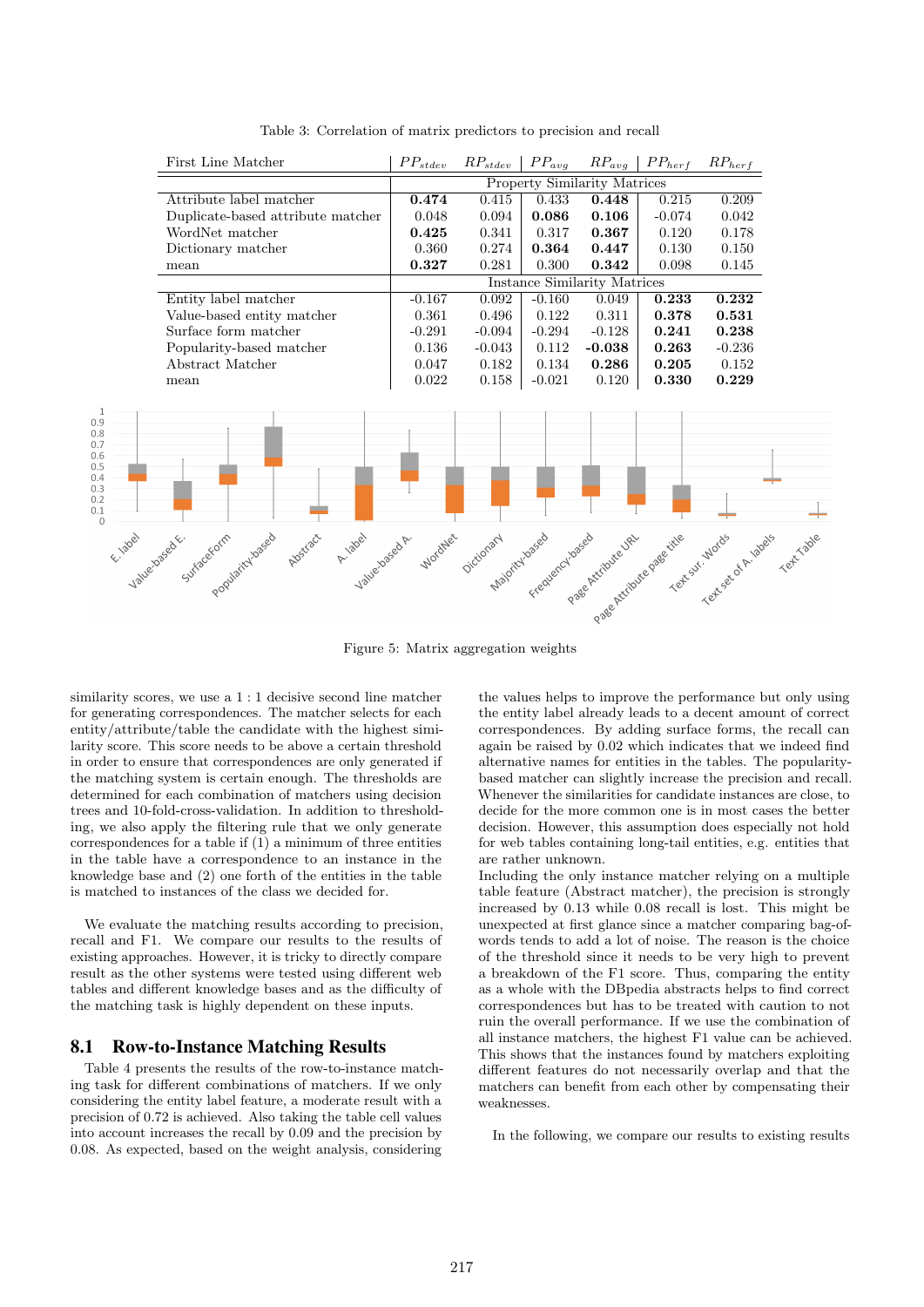Table 4: Row-to-instance matching results

| Matcher                                                                          | P                 | R                 | F1   |
|----------------------------------------------------------------------------------|-------------------|-------------------|------|
| Entity label matcher                                                             | 0.72              | 0.65              | 0.68 |
| $Entity$ label matcher $+$ Value-based entity matcher                            |                   | $0.80 \quad 0.74$ | 0.77 |
| Surface form matcher $+$ Value-based entity matcher                              |                   | $0.80 \quad 0.76$ | 0.78 |
| Entity label matcher $+$ Value-based entity matcher $+$ Popularity-based matcher | $0.81 \quad 0.76$ |                   | 0.79 |
| Entity label matcher $+$ Value-based entity matcher $+$ Abstract matcher         | $0.93 \quad 0.68$ |                   | 0.79 |
| All                                                                              | 0.92              | 0.71              | 0.80 |

from literature. While Mulwad et al. [26] report an accuracy of 0.66 for a pure label-based instance matching approach, the F1 score achieved by Limaye et al. [22] (web manual data set) is 0.81 when taking alternative names for the labels into account. Extending the label-based method by including the values results in an accuracy of 0.77 [38] resp. a F1 score of 0.82 if the web tables are matched to DBpedia and 0.89 if they are matched against Yago [25]. Very high F1 scores above 0.9 are stated by Zhang [42]. However, the presented baseline that only queries the Freebase API already obtains very close scores such that the good performance is mainly due to the internal API ranking. For other APIs used by the systems, it is not always clear which ranking functions are used and which performance they already achieve without considering any other features.

## 8.2 Attribute-To-Property Matching Results

Table 5 shows the results of our attribute-to-property matching experiments using different combinations of matchers. In contrast to the row-to-instance matching task, we get a rather low recall (0.49) if we only take the attribute label into account. Based on the weight analysis, we already know that the attribute label is not necessarily a useful feature for all the tables. Including cell values increases the recall by 0.35 but decreases the precision by 0.10. While it provides the possibility to compensate non-similar labels, it also adds incorrect correspondences if values accidentally fit. This especially holds for attributes of data type numeric and date, for example, in a table describing medieval kings it will be quite difficult to distinguish birth dates and death dates by only examining a single attribute at a time. Nevertheless, the values present a valuable feature especially to achieve a decent level of recall, given that the attribute labels are often misleading. Taking WordNet into account does neither improve precision nor recall. This shows, that a general dictionary is not very useful for the property matching task. In contrast, using the dictionary created from web tables increases the recall as well as the precision. With specific background knowledge that is tailored to the web tables, it is possible to enhance the performance. However, the creation of the dictionary requires a lot of smart filtering. Without proper filtering, the dictionary would add only noise. The result of using all matchers together is slightly lower than the best result due to the WordNet matcher.

Our results for the attribute-to-property matching task are difficult to compare to other existing results as many of the existing systems only match attributes to object properties and do not cover data type properties, such as numbers and dates. For this task, Mulwad et al. [26] report an accuracy of 0.25, their advanced system achieves a F1 score of 0.89 [25] while Muñoz et al. [24] report a F1 score of 0.79. Although

Limaye et al. [22] additionally include the attribute header, only a result of 0.52 (F1) can be reached. Even without the consideration of data type properties, the property matching task seems to be more difficult than the instance matching task.

#### 8.3 Table-To-Class Matching Results

Table 6 reports the results of our table-to-class matching experiments. Since we need an instance similarity matrix for the class matching, we use the entity label matcher together with the valued-based matcher in all following experiments. When only considering the majority of the instance correspondences to compute the class correspondences, the precision is 0.47 and the recall 0.51, meaning that only for approximately half of the tables the correct class is assigned. One reason for this is the preferential treatment of superclasses over specific classes which are further down in the class hierarchy. All instances that can be found in a specific class are also contained in the superclass and there might be further instances belonging to the superclass that fit. Together with the consideration of the frequency which exactly tackles the mentioned issue, a F1 score of 0.89 can be reached.

In order to see how far we get when solely considering matchers that rely on context features, we evaluate the page attribute matcher and the text matcher independently from the others. Since the differences in the performance are marginal, we do not present the results for the individual features. Whenever the page attribute matcher finds a correspondence, this correspondence is very likely to be correct. However, since the URL and page title are compared with the label of the class, it can happen that no candidate is found at all. Regarding the recall, similar holds for the text matcher but the generated correspondences are not necessarily correct. This is not surprising because we already discovered that matchers using features represented as bag-of-words have a weak ability to differentiate between correct and incorrect candidates due to a lot of noise.

When we combine all previous matchers, a F1 of 0.88 is obtained which is still lower than the outcome of the majority-based together with the frequency-based matcher. If we make use of the number of available class matchers which is transposed by the agreement matcher, we reach a F1 value of 0.92. Thus, taking advantage of features covering the whole spectrum of available information and deciding for the class most of them agree on, is the best strategy for the class matching task.

Due to the fact that the table-to-class matching task has a strong influence on the other two matching tasks in T2K Match, their performance can be substantially reduced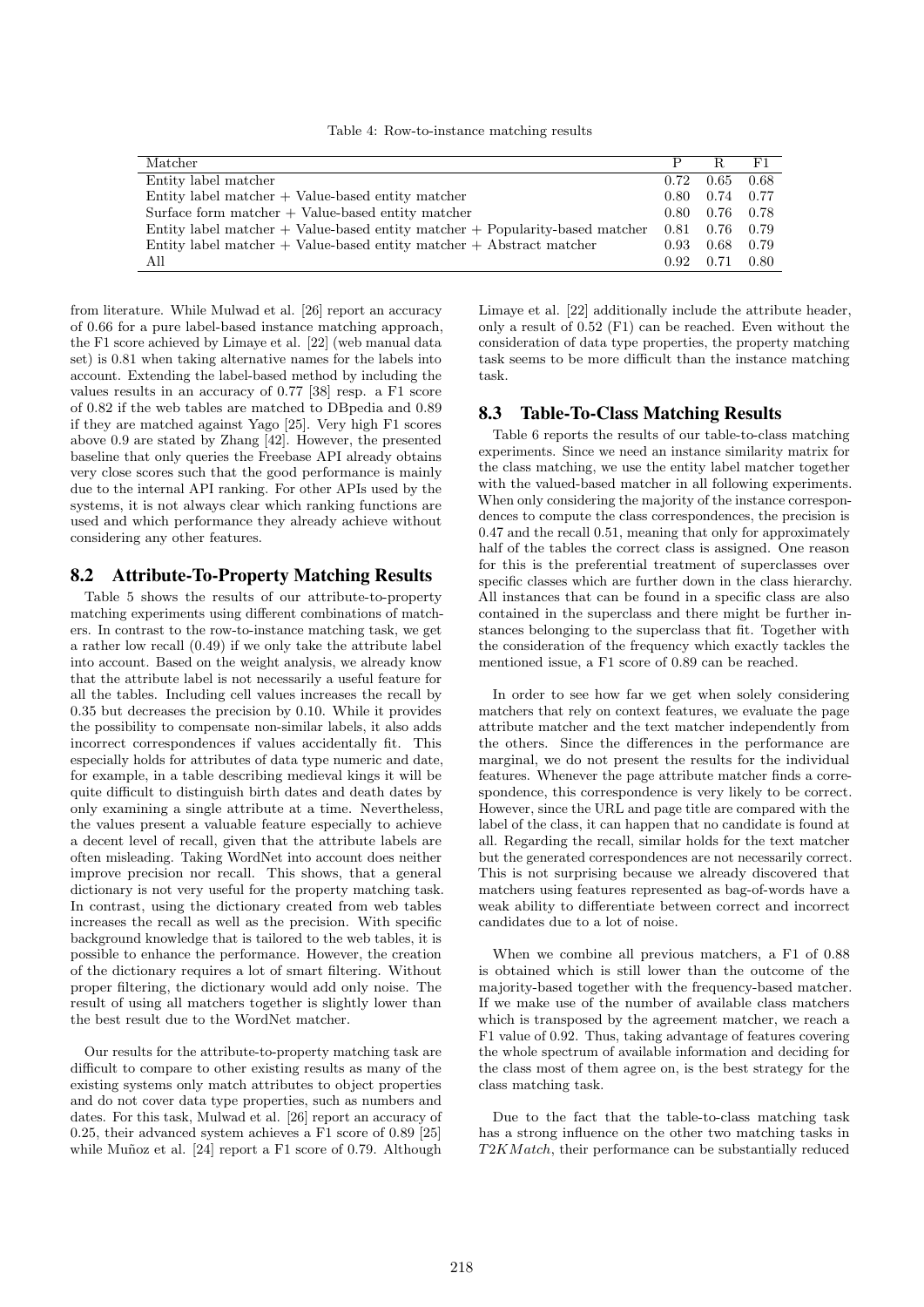Table 5: Attribute-to-property matching results

| Matcher                                                       | P    | R                 | F1   |
|---------------------------------------------------------------|------|-------------------|------|
| Attribute label matcher                                       |      | $0.85 \quad 0.49$ | 0.63 |
| Attribute label matcher $+$ Duplicate-based attribute matcher |      | 0.75<br>0.84      | 0.79 |
| WordNet matcher $+$ Duplicate-based attribute matcher         |      | 0.71 0.83 0.77    |      |
| Dictionary matcher $+$ Duplicate-based attribute matcher      |      | 0.86              | 0.81 |
| All                                                           | 0.70 | 0.84              | 0.77 |

Table 6: Table-to-class matching results

| Matcher                                                        |      |      | F1   |
|----------------------------------------------------------------|------|------|------|
| Majority-based matcher                                         |      | 0.51 | 0.49 |
| Majority-based matcher + Frequency-based matcher               |      | 0.90 | 0.89 |
| Page attribute matcher                                         |      | 0.37 | 0.53 |
| Text matcher                                                   |      | 0.34 | 0.46 |
| Page attribute matcher $+$ Text matcher $+$                    |      |      |      |
| $\text{Majority-based matter} + \text{Frequency-based matter}$ |      | 0.86 | 0.88 |
| All                                                            | 0.93 | 0.91 | 0.92 |

whenever a wrong class decision is taken. For example, when solely using the text matcher, the row-to-instance recall drops down to 0.52 and the attribute-to-property recall to 0.36.

For the table-to-class matching task, results between 0.43 (F1) [22] and 0.9 (accuracy) [38] are reported in the literature. In between, we find outcomes varying from 0.55 (F1) [43] over 0.65 to 0.7 for different knowledge bases [39]. When taking also the specificity of the classes into account, the performance of 0.57 (F1) is neither higher nor lower than other results [25]. Similar holds for considering the context with a result of 0.63 (F1) [42].

In summary, our matching system is able to distinguish between tables that can be matched to DBpedia and tables that do not have any counterparts. This becomes especially obvious if we look at the results of the table-to-class matching task. The ability to properly recognize which tables can be matched is a very important characteristic when dealing with web tables. Whenever the table can be matched to DBpedia, features directly found in the table are crucial for the instance and property matching tasks. For properties, the cell values need to be exploited in order to achieve an acceptable recall. Adding external resources is useful the closer the content of the external resource is related to the web tables or to the knowledge base. For the table-to-class matching task, the majority of instances as well as the specificity of a class has a very high impact on the performance. While matchers based on page attributes often do not find a correspondence at all, this is the opposite for all features represented as bag-of-words which add a large amount of noise. Ways to handle the noise are either filtering or to only use them as an additional indicator whenever matchers based on other features agree with the decision.

Comparing the related work among each other shows that almost no conclusions can be drawn whether a certain feature is useful for a matching task or not. One reason for this is that the systems are applied to different sets of web tables and different knowledge bases. As indicated by Hassanzadeh et al. [16], the choice of the knowledge base has a strong influence on the matching results. For example, a knowledge

base might not contain certain instances (e.g. web tables contain a lot of product data while DBpedia hardly covers products) or properties at all (e.g. product prices) and the granularity of the classes can differ a lot, depending on the structure and the focus of the knowledge base [16, 31].

#### 9. CONCLUSION

This paper studied the utility of different features for task of matching web tables against a knowledge base. We provided an overview as well as a classification of the features used in state-of-the-art systems. The features can either be found in the table itself or in the context of the table. For each of the features, we introduce task specific matchers that compute similarities to instances, properties, and classes in a knowledge base. The resulting similarity matrices, representing the feature-specific results, have been combined using matrix predictors in order to gain insights about the suitability of the aggregation weights. Using matrix predictors, we allow different web tables to favor the features that are most suitable for them.

We showed that a positive correlation between the weighting based on the reliability scores as well as the performance measures precision and recall can be found. However, the best way to compute reliability scores differs depending on the matching task. While predictors based on the diversity of the matrix elements work best for the row-to-instance and table-to-class matching task, an average-based predictor shows a better performance for the attribute-to-property matching task.

The computed weights gave us an idea which features are in general important for the individual matching tasks and how much their significance varies between the tables. While the entity label and the popularity of an instance are very important for the row-to-instance matching task, comparing the cell values is crucial for the attribute-to-property matching task. For the table-to-class matching task, several features are important, while the ones directly coming from the table outperform context features. The largest variation in the weights was discovered for the attribute labels. This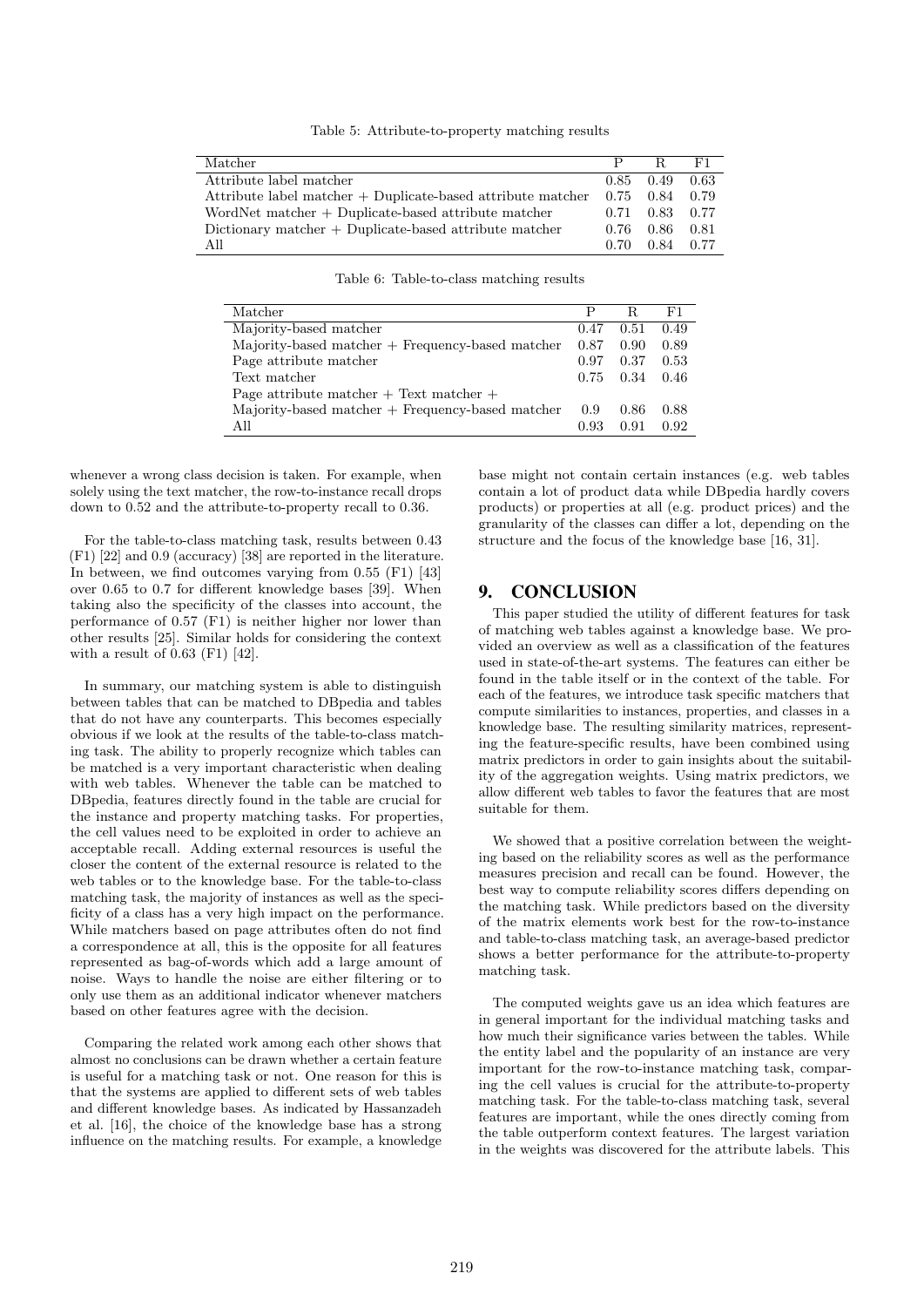indicates that attribute labels can be a good feature as long as meaningful attribute names are found in the web tables but also that this is not always the case.

We further explored the performance of different ensembles of matchers for all three matching tasks. In summary, taking as many features as possible into account is promising for all three tasks. Features found within tables generally lead to the best results than context features. Nevertheless, taking context features into account can improve the results but particular caution is necessary since context features may also add a lot of noise. External resources proofed to useful as long as their content is closely related to the content of the web tables, i.e. the general lexical database WordNet did not improve the results for the attribute-to-property matching task while a more specific dictionary did improve the results. The performance that we achieved in our experiments for the row-to-instance and the attribute-to-property matching tasks are roughly in the same range as the results reported in literature. For the table-to-class matching task, our results are higher than the ones reported in the related work.

The source code of the extended version of the  $T2KMatch$ matching framework that was used for the experiments is found on the  $T2K$  website<sup>4</sup>. The gold standard that was used for the experiments can be downloaded from the Web Data Commons website<sup>5</sup>.

## 10. REFERENCES

- [1] K. Braunschweig, M. Thiele, J. Eberius, and W. Lehner. Column-specific Context Extraction for Web Tables. In Proc. of the 30th Annual ACM Symposium on Applied Computing, pages 1072–1077, 2015.
- [2] V. Bryl, C. Bizer, and H. Paulheim. Gathering alternative surface forms for dbpedia entities. In Proceedings of the Third NLP&DBpedia Workshop (NLP & DBpedia 2015), pages 13–24, 2015.
- [3] M. J. Cafarella, A. Halevy, and N. Khoussainova. Data Integration for the Relational Web. Proc. of the VLDB Endow., 2:1090–1101, 2009.
- [4] M. J. Cafarella, A. Halevy, D. Z. Wang, E. Wu, and Y. Zhang. WebTables: Exploring the Power of Tables on the Web. Proc. of the VLDB Endow., 1:538–549, 2008.
- [5] I. F. Cruz, F. P. Antonelli, and C. Stroe. Efficient selection of mappings and automatic quality-driven combination of matching methods. In Proc. of the 4th Int. Workshop on Ontology Matching, 2009.
- [6] I. F. Cruz, V. R. Ganesh, and S. I. Mirrezaei. Semantic Extraction of Geographic Data from Web Tables for Big Data Integration. In Proc. of the 7th Workshop on Geographic Information Retrieval, pages 19–26, 2013.
- [7] J. Daiber, M. Jakob, C. Hokamp, and P. N. Mendes. Improving efficiency and accuracy in multilingual entity extraction. In Proc. of the 9th Int. Conference on Semantic Systems, 2013.
- [8] A. Das Sarma, L. Fang, N. Gupta, A. Halevy, H. Lee, F. Wu, R. Xin, and C. Yu. Finding Related Tables. In

Proc. of the Int. Conference on Management of Data, 2012.

- [9] H.-H. Do and E. Rahm. COMA: A System for Flexible Combination of Schema Matching Approaches. In Proc. of the 28th Int. Conference on Very Large Data Bases, pages 610–621, 2002.
- [10] X. Dong, E. Gabrilovich, G. Heitz, W. Horn, N. Lao, K. Murphy, T. Strohmann, S. Sun, and W. Zhang. Knowledge Vault: A Web-scale Approach to Probabilistic Knowledge Fusion. In Proc. of the 20th SIGKDD Conference on Knowledge Discovery and Data Mining, pages 601–610, 2014.
- [11] J. Euzenat and P. Shvaiko. Ontology Matching. Springer, 2007.
- [12] C. Fellbaum. WordNet: An Electronic Lexical Database. MIT Press, 1998.
- [13] A. Gal, H. Roitman, and T. Sagi. From Diversity-based Prediction to Better Ontology & Schema Matching. In Proc. of the 25th Int. World Wide Web Conference, 2016.
- [14] A. Gal. Uncertain Schema Matching. Synthesis Lectures on Data Management. Morgan & Claypool, 2011.
- [15] A. Gal and T. Sagi. Tuning the ensemble selection process of schema matchers. Information Systems,  $35(8):845 - 859, 2010.$
- [16] O. Hassanzadeh, M. J. Ward, M. Rodriguez-Muro, and K. Srinivas. Understanding a large corpus of web tables through matching with knowledge bases: an empirical study. In Proc. of the 10th Int. Workshop on Ontology Matching, 2015.
- [17] J. Hoffart, F. M. Suchanek, K. Berberich, and G. Weikum. Yago2: A spatially and temporally enhanced knowledge base from wikipedia. Artificial Intelligence, 194:28–61, 2013.
- [18] J. Lehmann, R. Isele, M. Jakob, A. Jentzsch, D. Kontokostas, P. N. Mendes, S. Hellmann, M. Morsey, P. van Kleef, S. Auer, and C. Bizer. DBpedia - A Large-scale, Multilingual Knowledge Base Extracted from Wikipedia. Semantic Web Journal, 6(2):167–195, 2015.
- [19] O. Lehmberg, D. Ritze, R. Meusel, and C. Bizer. A Large Public Corpus of Web Tables containing Time and Context Metadata. In Proc. of the 25th International World Wide Web Conference, 2016.
- [20] O. Lehmberg and C. Bizer. Web table column categorisation and profiling. In Proc. of the 19th International Workshop on Web and Databases, pages 4:1–4:7, 2016.
- [21] O. Lehmberg, D. Ritze, P. Ristoski, R. Meusel, H. Paulheim, and C. Bizer. The Mannheim Search Join Engine. Web Semantics: Science, Services and Agents on the World Wide Web, 35:159–166, 2015.
- [22] G. Limaye, S. Sarawagi, and S. Chakrabarti. Annotating and Searching Web Tables Using Entities, Types and Relationships. Proc.of the VLDB Endow., 3:1338–1347, 2010.
- [23] X. Ling, A. Halevy, F. Wu, and C. Yu. Synthesizing union tables from the web. In Proc. of the 23rd Int. Joint Conference on Artificial Intelligence, pages 2677–2683, 2013.
- [24] E. Muñoz, A. Hogan, and A. Mileo. Using Linked Data

 $4$ http://dws.informatik.uni-mannheim.de/en/research/ T2K

<sup>5</sup>http://webdatacommons.org/webtables/ goldstandardV2.html